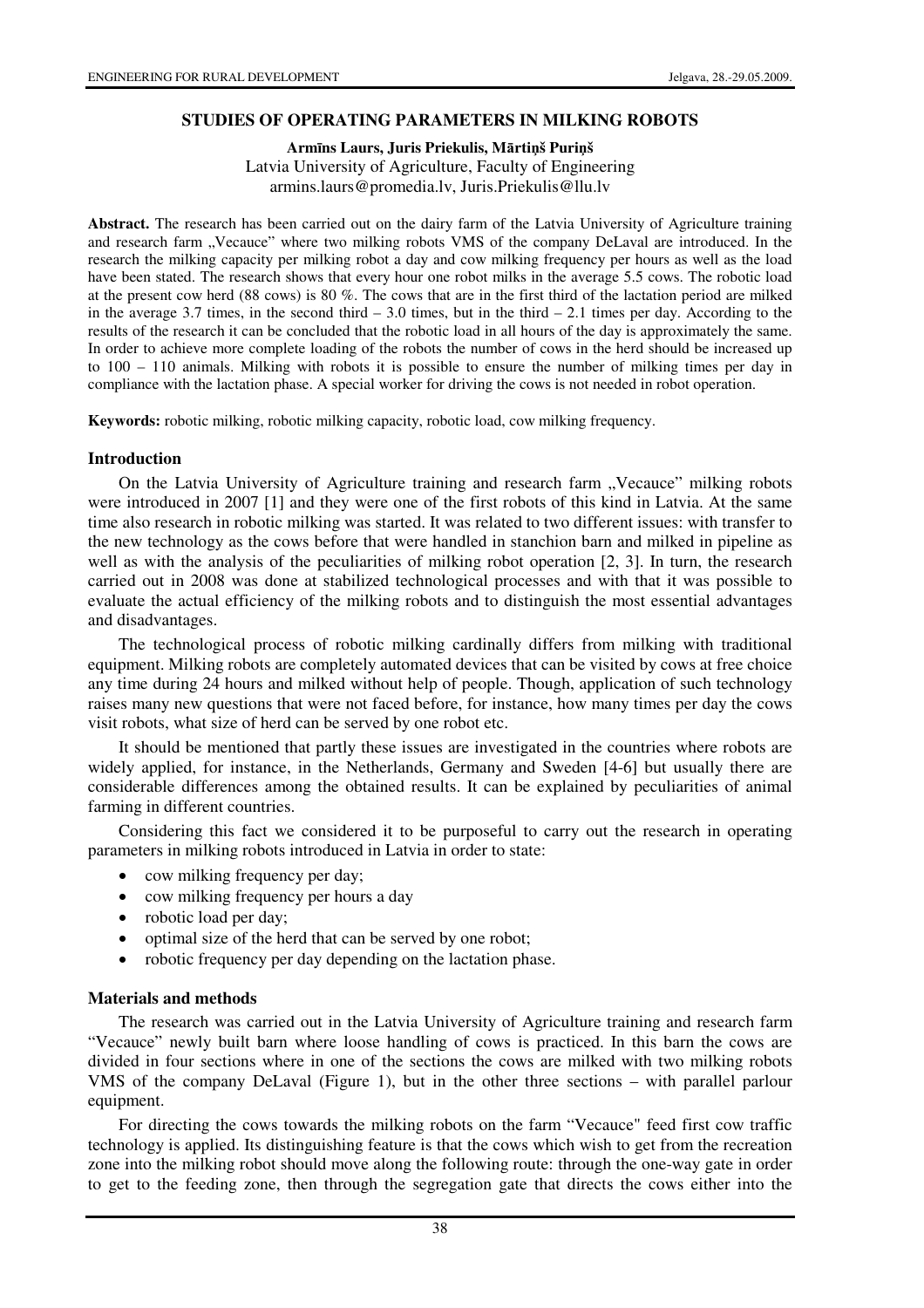waiting yard or feed concentrate feeding zone, but from the waiting yard the cows can enter any of the vacant robots. Here the cow gets a definite ration of feed concentrate and is automatically milked, and after that let back into the feeding zone.



Fig. 1. **Planning of the robotic milking section on the Latvia University of Agriculture training and research farm "Vecauce":** I – milking zone; II – feeding zone; III – recreation zone; IV – feed concentrate feeding zone; 1 – milk room; 2 – office; 3, 12 – corridor; 4, 5 –waiting yard; 6 – feed concentrate boxes; 7 – boxes; 8, 17 –one-way gate; 9 – passage; 10 – feeding table;  $11 - \text{feed mix}$ ;  $13$ ,  $14 - \text{milking robots}$ ;  $15$ ,  $16 - \text{segregation gate}$ ;  $18 - \text{cow-combs}$ 

If, in turn, the segregation gate has directed the cow into the feed concentrate feeding zone, it can consume the planned feed concentrate ration and after that get back through the one-way gate into the recreation zone. This way the cows can circulate during the day plenty of times. Though, they can get into the waiting yard only after definite time that has passed after milking as the segregation gate can be locked accordingly.

The experiment lasted for 15 days. During that period of time there were approximately 88 cows in the section. The information stored in the robot control computer was used in the experiment and afterwards processed.

### **Results and discussion**

On e of the most essential characteristics of robotic load is cow milking frequency per day. It characterizes the carrying capacity of the robot. Considering the economic reasons possibly large capacity is advisable as robot costs are high.

The cow milking frequency is influenced by:

- comfortable access to the robot (using direct access to the robot or going through different gates and passages);
- habits and stimuli of cows to visit the robot (formation of conditioned reflex, supply of feed concentrate in the robot, forced driving of cows);
- possibility only for the cows that are programmed for milking to get into the robot (free or selective access to the robot);
- productivity of cows (cows with higher milk yield have a tendency to visit the robot more often and get milked);
- length of milking (depends on the milk yield and speed of milking) as well as the length of technological operations that is needed to prepare the cow for milking and for milking;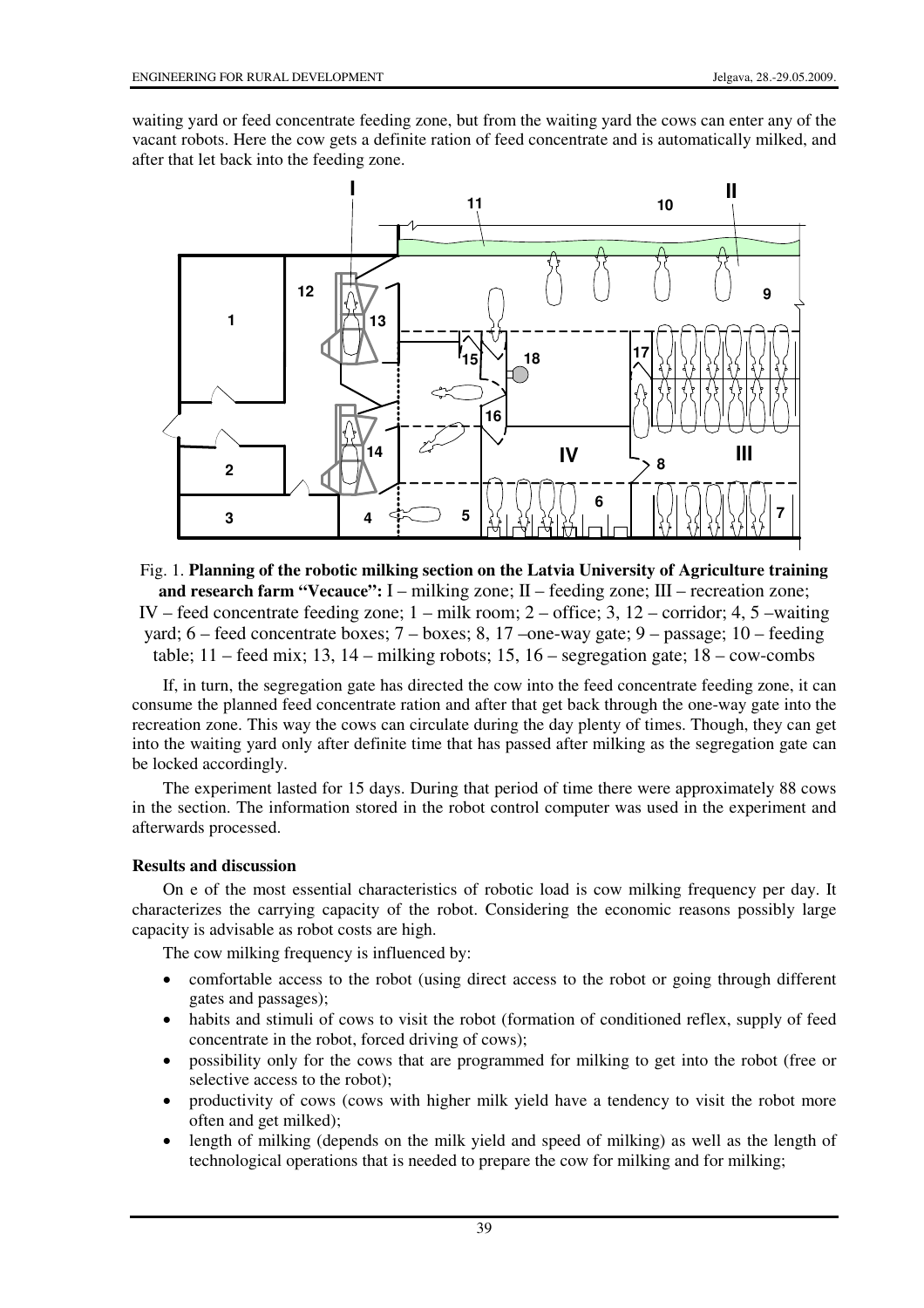• length of intervals necessary for emptying of the milk tank and washing of milk lines and the tank.

Therefore, it is possible to draw a conclusion that on different farms the average milking frequency per day can be considerably different.

During the experiment the milking capacity per milking robot a day was recorded specifying the times when the management system has refused milking of a definite cow.

The obtained research results are summarized in Figure 2.



# Fig. 2. **Average milking capacity per milking robot a day during the experiment**

The main conclusions that can be drawn based on the figure are as follows:

- both robots are visited at the same frequency (in the average 128 and 129 times a day);
- considering that the cows that are milked in the first robot get back to the waiting yard, they can enter the robot repeatedly, that is, also when it is not planned to milk them;
- the research where the milking capacity per milking robot a day was stated has been carried out with comparatively high accuracy (accuracy index  $S_x$  % = 1.2 %).

The total milking capacity per milking robot per hours a day for both robots can be seen in Figure 3.



**Hours per day** Fig. 3. **The total milking capacity per milking robot per hours a day for both robots**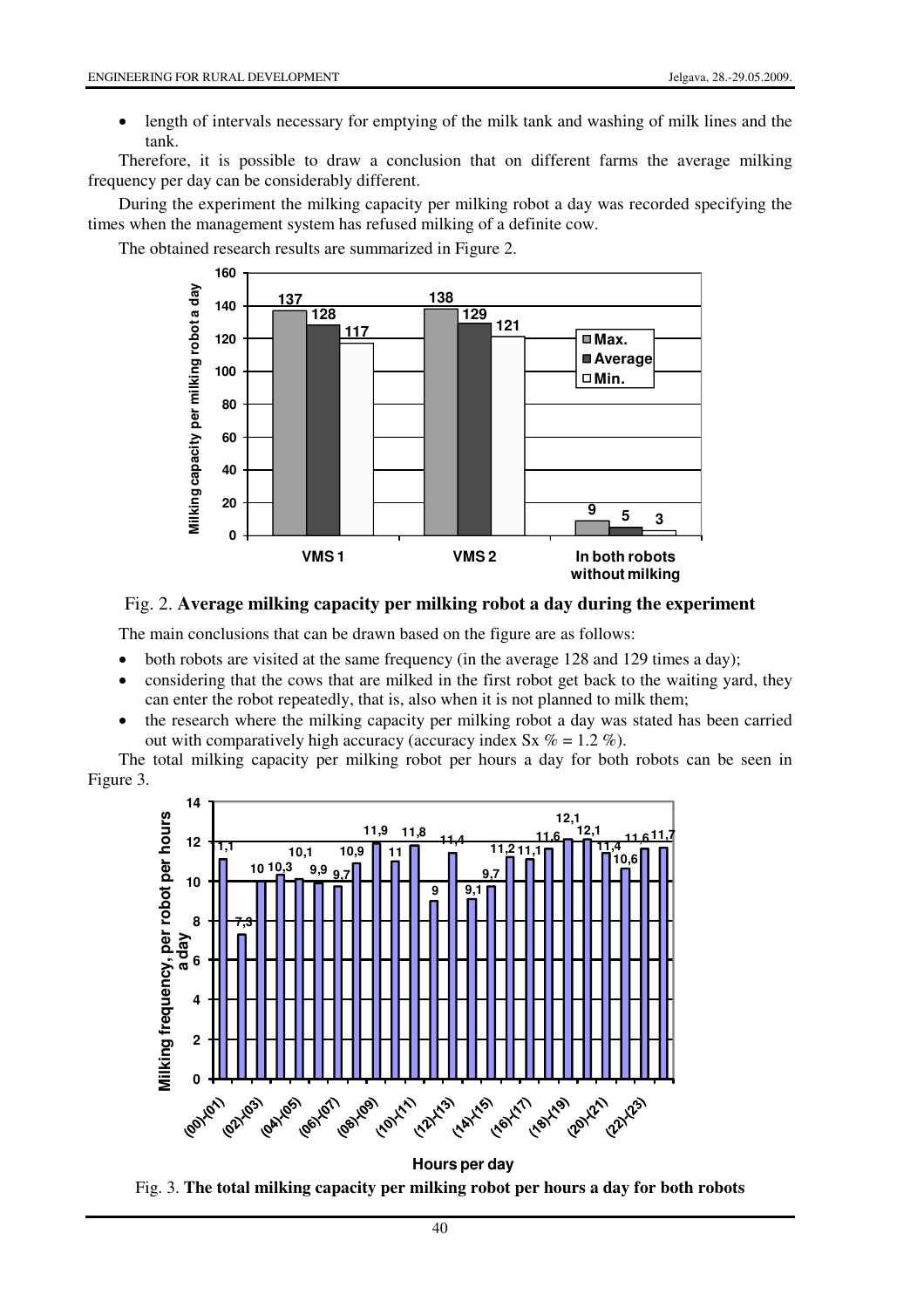The research shows that in the period of the experiment the average milking capacity per milking robot has varied in the range of 7.3 to 11.9 times a day.

If the day (24 hours) is divided in three periods of time (according to hours) it can be seen that from 00.00 to 08.00 there have been in the average 9.9 visits to the robot, from 09.00 to  $16.00 - 10.6$ visits, but from 17.00 to  $24.00 - 11.5$ . It proves that a little larger activity can be observed in the afternoon and evening hours.

> **78% 78% 4% 18% 19% 3% 0% 10% 20% 30% 40% 50% 60% 70% 80% 90% Milking length Washing length Idle time**  $UVMS 1$ **VMS 2**

The obtained results showing the daily robotic load are shown in Figure 4.

### Fig. 4. **Daily robotic load**

A conclusion can be drawn from the figure that both robots have equal load and their idle time is 18 and 19 % accordingly.

The robot is appropriately loaded when there is a cow in it and the cow is being milked. Though, also the additional time that is needed to empty the milk tank and wash the milk line as well as to wash a separate part of the milk pipeline (if milk is not qualitative) should be added to the usefully used time.

It is not actually possible to reduce the length of milking or emptying of the milk tank and washing the milk pipeline. Though, the robotic idle time should be reduced to the minimum as it is necessary according to economic considerations.

Analyzing the situation on the farm it can be concluded that:

- one of the reasons for idle time is the complicated system of gates that interrupts with free traffic of cows into the milking robot, but at present it is not possible to eliminate it;
- there is not an optimal number of animals in the herd as the robots have  $18.5\%$  idle time.

In order to reduce the useless idle time it would be purposeful to increase the number of animals in the herd leaving a small idle reserve  $(5 \%)$  that could compensate the possible infrequency of milking times. Knowing that on the given farm the average length of milking one cow is 8.8 min. and every cow is milked averagely 2.9 times per day the number of cows in the herd could be increased to  $100 - 110$  cows or  $50 - 55$  cows calculating per one robot.

In order to obtain the maximal amount of milk it is necessary to ensure due milking of cows. This factor is very important at the beginning of the lactation period. If a cow is not milked sufficiently often  $5 - 10\%$  of the possibly obtained milk can be lost. It has been proved [4, 6] that at the beginning of lactation depending on the productivity cows are to be milked  $3 - 5$  times, in the middle stage of lactation  $2 - 4$  times, but at the end of lactation  $2 - 3$  times per day. Based on this statement milking in robots for every cow the optimal inter-milking time has to be set considering the productivity and lactation phases of the animal. Though, the question stays open whether the cows always fit in the setting.